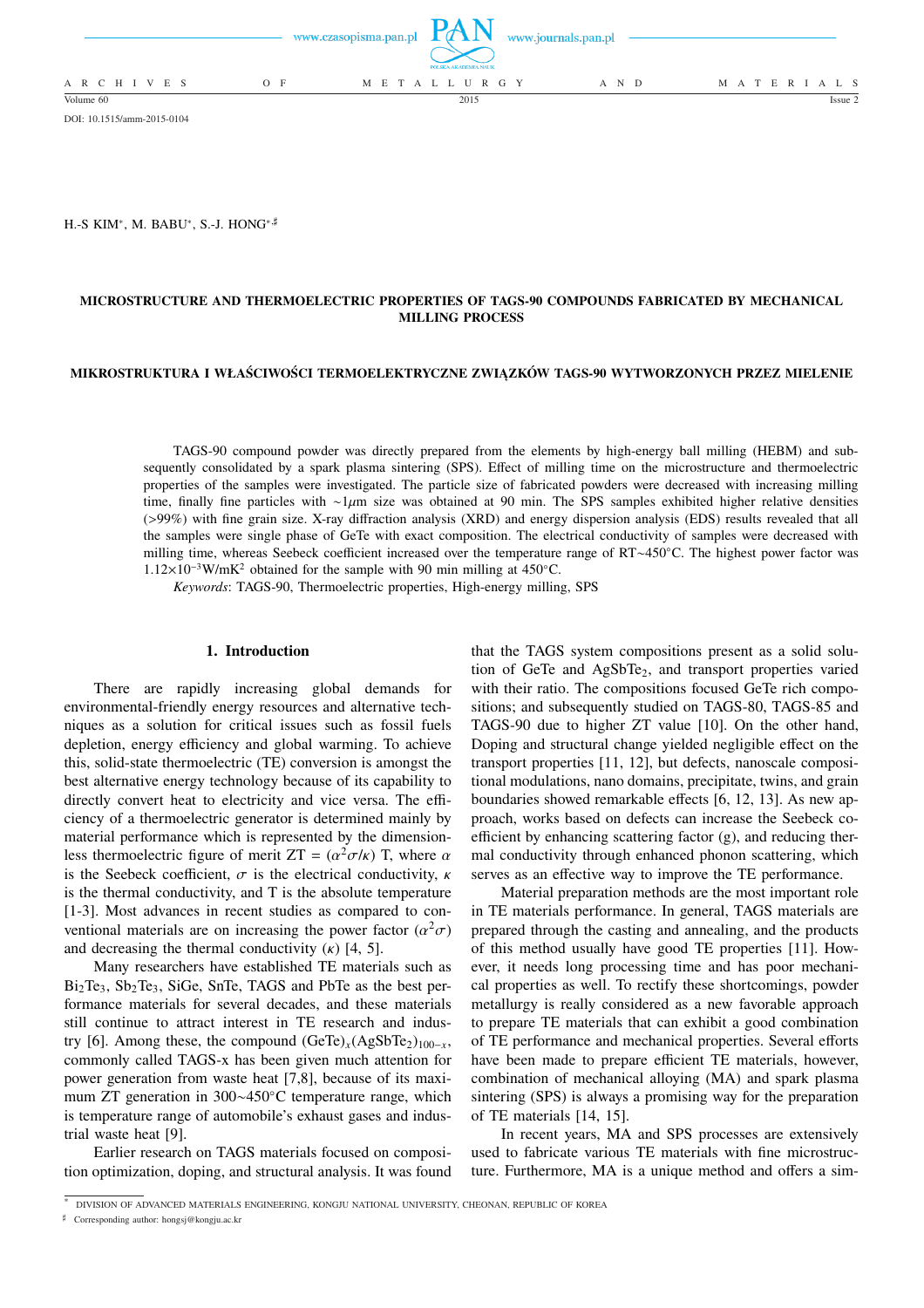www.czasopisma.pan.pl

ple synthesis process directly from elements of TE materials [16, 17]. But, there has not been any report of direct form of the TAGS preparation by MA and SPS even though this is a well-known material and these methods are less time consuming and inexpensive.

In present work, we prepared TAGS-90 alloys using MA and SPS, and investigated the effects of milling time(30, 60, 90 min) on the its microstructure and TE properties.

### **2. Experimental**

High purity (>99.999%) elementary Ag, Sb, Ge, and Te granules of few mm size were weighed according to the required stoichiometric composition of p-type  $(GeTe)_{90}(AgSbTe<sub>2</sub>)_{10}$  named as TAGS-90 compound. The powder was fabricated directly from elements by high-energy ball milling (HEBM) process at different milling time of 30, 60, and 90 min. HEBM is a powerful and effective process method, which can fabricate alloy powders from raw elements in a short period of time [18]. Then as-milled powders were consolidated by spark plasma sintering (SPS) at 450◦C, under pressure of 50MPa holding for 5 min in a vacuum. The densities of the resultant disks were measured by Archimedes method, the experiment was repeated 8 times and then obtained values were averaged.

The microstructure of both the powders and sintered samples were observed by scanning electron microscopy (SEM). The phase structure of samples were characterized by X-ray diffractometer (XRD) using high-energy monochromatic CuK $\alpha$  radiation (0.15418 nm) in the 2 $\theta$  range of 20∼80°. The particle size distribution analysis (PSA) was performed to confirm the size of milled powders.

The Seebeck coefficient and electrical conductivity were measured in the range of room temperature to 450◦C using a commercial ZEPEL TEP-1000, which is controlled by computer aided programmer. The power factor was then calculated using PF =  $\alpha^2 \sigma$  and compared.

### **3. Results and discussion**

Fig. 1 shows the XRD patterns of the mechanically alloyed TAGS-90 powders with different milling time. All the XRD peaks are indexed to the GeTe single phase, which is a mixture of the rhombohedral structure with a space group of R3m (JCPDF no. 47-1079) and the cubic structure with space group of Fm-3m (JCPDF 065-0305) [13, 19]. It is revealed that TAGS-90 compound powder was completely formed from the raw elements even after 30 min of short milling time, due to induction of high-energy by HEBM process. The peak broadening is increased with increasing milling time, which indicated that the decrease in powder size yielded fine microstructure refinement [16]. The inset in Fig. 1 shows an expanded view of diffraction angle from 41◦ to 44◦ for as milled powers with milling time. It can be clearly seen from the inset, (024) and (220) peaks did not separate completely, indicating that lattice parameters changed systematically by HEBM process [9]. Furthermore, the (024) peak shifted to high angle and (220) shifted towards low angle, tending to overlap with increasing milling time due to the gradual transformation of rhombohedral to cubic phase [20, 21]. This Behavior shows that the changes in crystal structure of TAGS compounds were affected by the fabrication process and also microstructure refinement.



Fig. 1. Powder XRD patterns of TAGS-90 with milling time indicate the single GeTe with rhombohedral phase. The inserted patterns shows the shift of (024) and (220) peak positions with increasing milling time

Fig. 2. shows the SEM images and particle size distribution of the milled TAGS-90 powders after different milling times. Fig. 2(a) reveals that, how the initial large sized raw materials rapidly decreased in size after milling for 30 min. As milled powder exhibited not only agglomerated particles, that consisted fine particles of size around 2  $\mu$ m to 3 $\mu$ m, but also observed few partially large particles around 10-15  $\mu$ m. With increasing the milling time from 30 to 60min (Fig. 2(b)), the particle size decreased and refined more. Further milling up to 90min yielded the particles with fine size distribution about 500 nm to 1  $\mu$ m, as shown in Fig. 2(c). It can be keenly observed that the smaller particles were and agglomerated due to cold welding of fine particles during the ball milling process. For further confirmation, Particle size distribution analysis (PSA) was performed. It is clearly shown in Fig. 2(d) that the particle size (agglomerated and fine particles) decreases with increasing milling time which is also confirmed by SEM images.



Fig. 2. SEM image of as milled TAGS-90 powders with milling time; (a) 30min, (b) 60min, (c) 90min, and (d) particle size distribution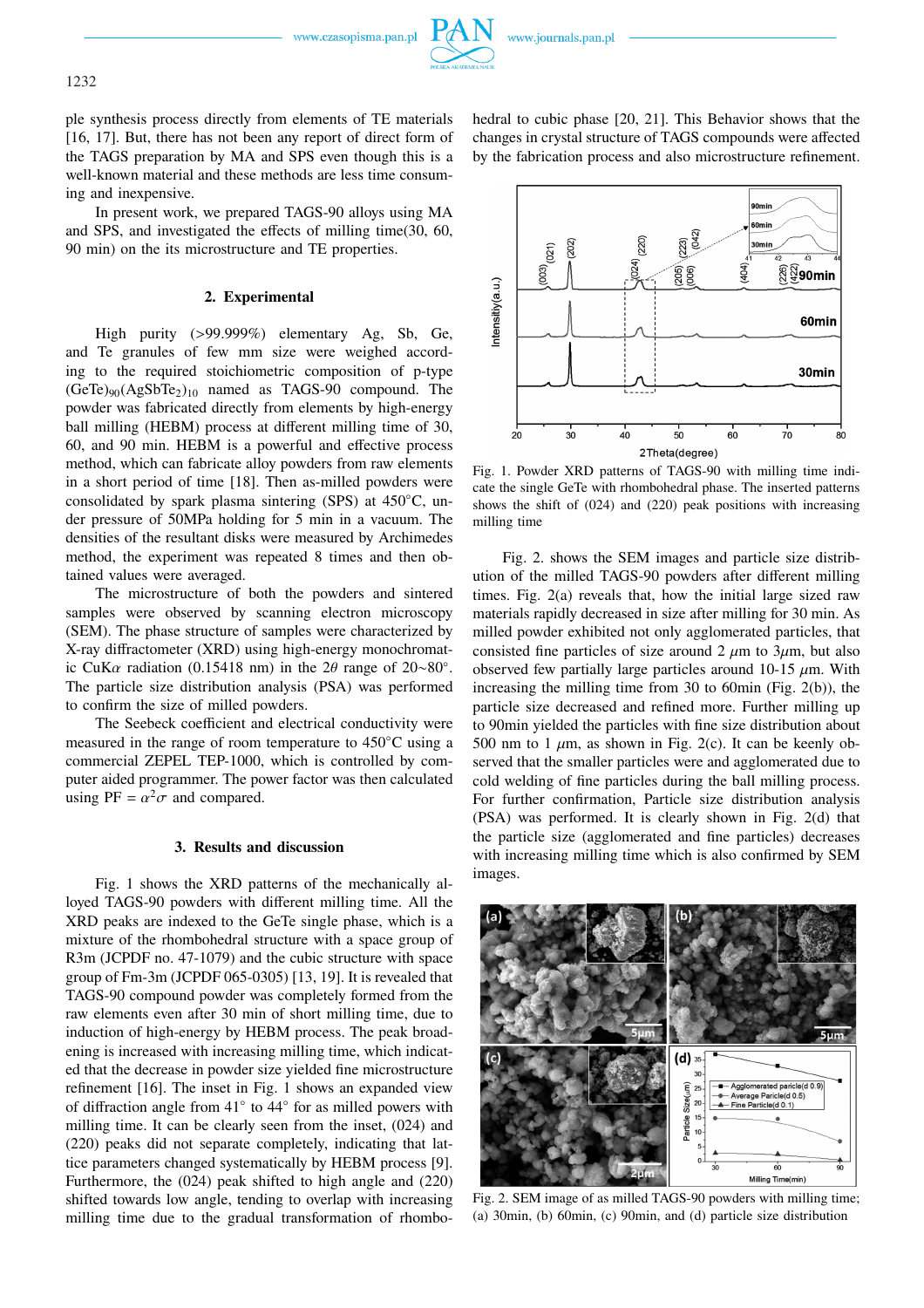www.czasopisma.pan.pl

Fig. 3. illustrates the fractured surfaces of sintered bulk samples obtained from milling of powder for 30, 60, and 90min. The TAGS-90 bulk specimens prepared by the SPS, had high relative densities (>99%) of its theoretical density and observed the grain growth than milled powders, but were reasonably fine. As shown in Fig.3(a), the several large grains about 15  $\mu$ m were observed in 30min sample. With increasing milling time to 60min (Fig. 3(b)), the number of the large grains were decreased and homogenized, subsequently, fine grains of ∼2 µm with no large grains were observed in 90min milling sample (Fig. 3(c)).

Fig. 3(d) shows the energy dispersive spectroscopy (EDS) analysis of milled powder and sintered bulk samples prepared from 90min milling. According to the table in Fig 3(d)), the initial composition is approximately coinciding with final nominal composition of TAGS-90 compound. In addition, all samples have less or almost no impurity and oxygen content even after milling for 90 min. Thus the conclusive remarks from these results are that highly dense, fine grains and pure TAGS-90 bulk samples were prepared using HEBM and SPS methods.



Fig. 3. SEM images of fractured surface of the bulk TAGS-90 samples obtained from milled powders for (a) 30min, (b) 60min, (c) 90min., and (d) composition of milled and sintered bulk samples at 90min of milling time

The temperature dependences of electrical conductivity ( $\sigma$ ), Seebeck coefficient ( $\alpha$ ), and power factor ( $\alpha^2 \sigma$ ) from RT to  $450^{\circ}$ C are shown in Fig. 4(a)-(c), respectively. The electrical conductivity of all samples decreased with increasing temperature up to 300◦C, then slightly increased at 350◦C and decreased again as shown in Fig. 4(a). This discontinuity in electrical conductivity is owing to the phase transformation of rhomobohedral to cubic polymorphic in general TAGS system [22]. Interestingly, the phase transition regions decreases and moves to lower temperature as the milling time increases.

The electrical conductivity of all samples decreased with increasing milling time. In general, the electrical conductivity is a combination of the carrier concentration and mobility expressed by  $\sigma = \mu en_c$ . Where,  $\mu$  is mobility, *e* is charge of the electron and  $n_c$  is number of charge carriers in the system. It is known that the mobility is greatly influenced by the grain boundary scattering [23]. TAGS materials behave as a native strong p-type because of the carrier from defect structure [11,

24]. It is known that the carrier concentration increases with increasing defects in the matrix, and these induced charge carriers causes the carrier-carrier scattering, which reduces carrier transportation and mobility. Despite having higher carrier concentration from increased number of defects, the samples showed lower electrical conductivity as milling time was increased; it can be attributed to the reduction of the mobility by smaller grain size and carrier scattering mechanism.



Fig. 4. Temperature-dependence of (a) electrical conductivity, (b) Seebeck coefficient, and (c) power factor for TAGS-90 samples prepared by different milling time and sintered at 450◦C

The Seebeck coefficients of all sintered samples were positive throughout the measured temperature range i.e. RT to 450◦C as shown in Fig. 4 (b), which means that TAGS-90